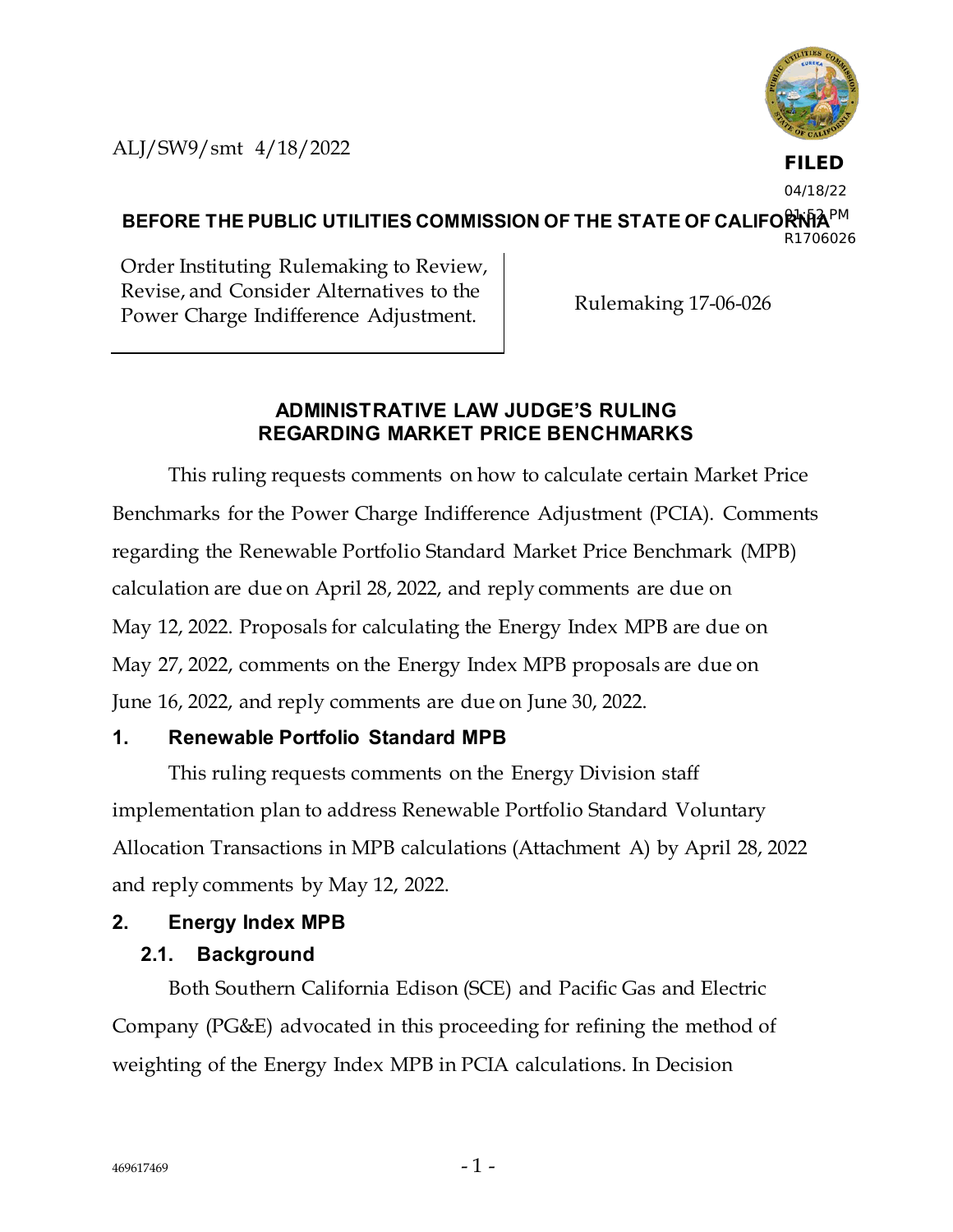(D.) 22-01-023, the Commission concluded that it would consider this issue later in Phase 2 of the proceeding.

SCE asserted, for *example*, that:

The [investor-owned utilities (IOUs)] have experienced and will continue to experience increasing load departures (mostly to community choice aggregation (CCA)), undermining the historical premise that a dwindling bundled load portfolio can serve as an acceptable proxy of the IOUs' current generation supply portfolios. And the more load that departs, the starker that disparity becomes. For *example*, the IOUs' PCIA-eligible generation supply portfolios are comprised of a mix of technologies, including a prominent amount of solar and wind resources, with markedly differing generating profiles across the time of day as well as time of year. Those PCIAeligible generation portfolio supply resources often garner CAISO market revenues that are far less than the Platt's on- and off-peak index predicted "average" that is reflected in the index, and which is currently used to set the Energy Index MPB component of forecast PCIA rates.<sup>1</sup>

SCE further asserted:

The Energy Index MPB should be re-set based on the IOUs' PCIA supply/generation portfolios presented in their respective annual ERRA Forecast cases, instead of historical bundled load demand and the monthly Platt's on peak/off peak energy forecast prices. To that end, each IOU should be authorized to forecast the market value of the energy from its PCIA portfolio using the same methodology/model used to set the IOU's bundled service and overall PCIA forecast rates, which for SCE is a production cost model.<sup>2</sup>

PG&E similarly asserted:

[T]he energy benchmark methodology would benefit from a monthly volume-weighted approach. Beneficial changes can

<sup>1</sup> Comments of SCE filed September 13, 2021, at 6.

<sup>2</sup> Comments of SCE filed September 13, 2021, at 8-9.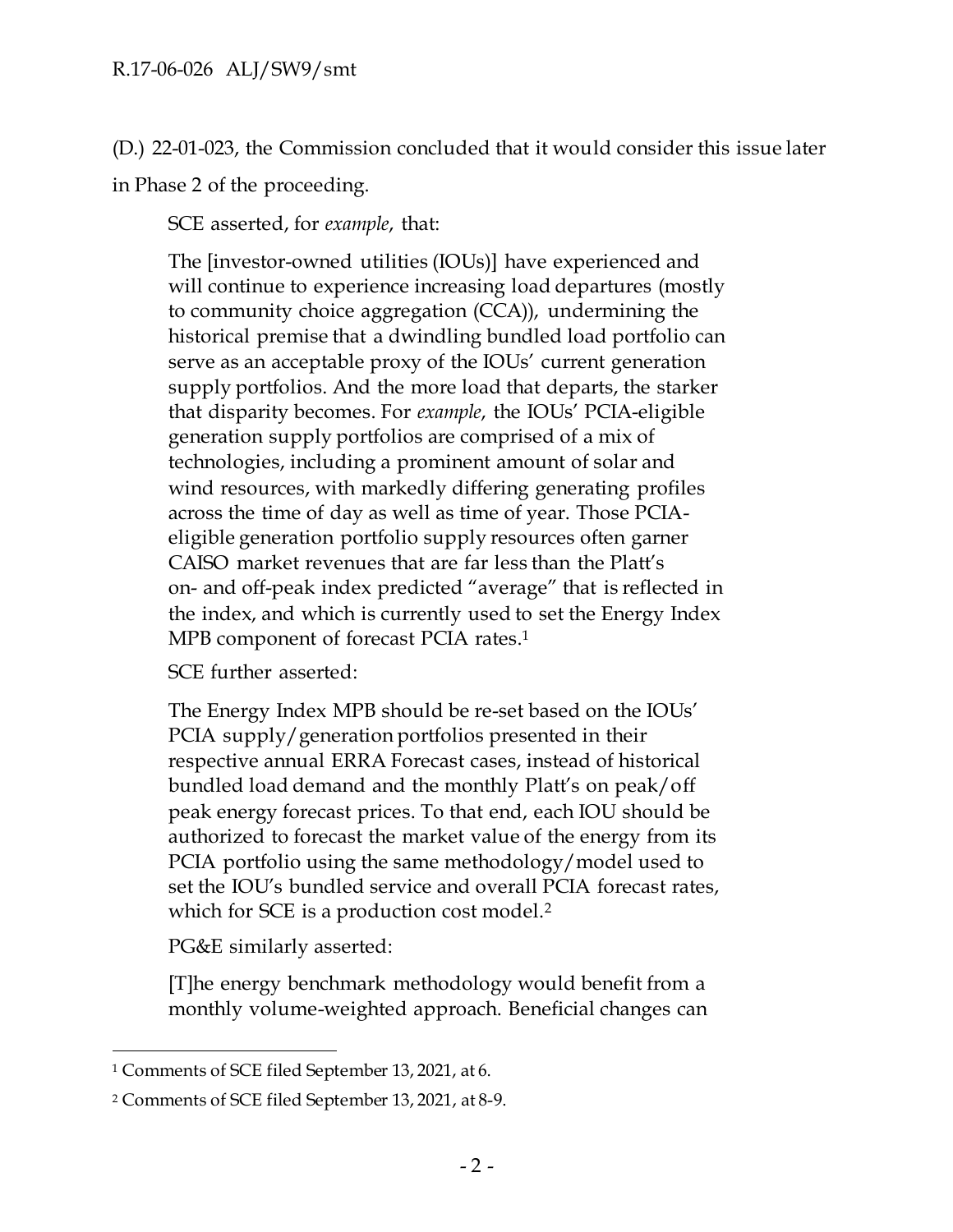be accomplished by using the PCIA supply generation presented in the ERRA Forecast cases, instead of historical bundled load demand, and the monthly Platt's on peak/off peak energy prices.<sup>3</sup>

San Diego Gas & Electric (SDG&E) agreed with SCE's and PG&E's arguments,<sup>4</sup> and SCE<sup>5</sup> and PG&E<sup>6</sup> both supported each other's arguments in reply comments. PG&E also asserted that its average actual energy price for PCIA resources was 8% lower than the average energy market price in 2019 and 2020.<sup>7</sup> The California Community Choice Association (CalCCA) disagreed with SCE and PG&E, arguing that neither had demonstrated how their proposals would improve accuracy, that the transition from Platts data to production cost modeling data would reduce transparency and require additional time for review, and that more analysis was necessary.<sup>8</sup>

#### **2.2. Direction to Develop Proposal**

PG&E, SCE, and SDG&E are directed to jointly file a detailed Energy Index MPB calculation proposal in response to this ruling. The proposal must answer the following questions in the order presented below:

- 1. What is the problem with the current Energy Index calculation methodology and/or data source?
- 2. Would it be sufficient to continue using Platts data to calculate on-peak and off-peak indices, with the Commission simply updating the percentage weights that

<sup>3</sup> Comments of PG&E filed September 13, 2021, at 5.

<sup>4</sup> Reply Comments of SDG&E, filed September 22, 2021, at 5-6.

<sup>5</sup> Reply Comments of SCE, filed September 22, 2021, at 4-5.

<sup>6</sup> Reply Comments of PG&E, filed September 22, 2021, at 6.

<sup>7</sup> Reply Comments of PG&E, filed September 22, 2021, at 6.

<sup>8</sup> Reply Comments of CalCCA, filed September 22, 2021, at 3-6.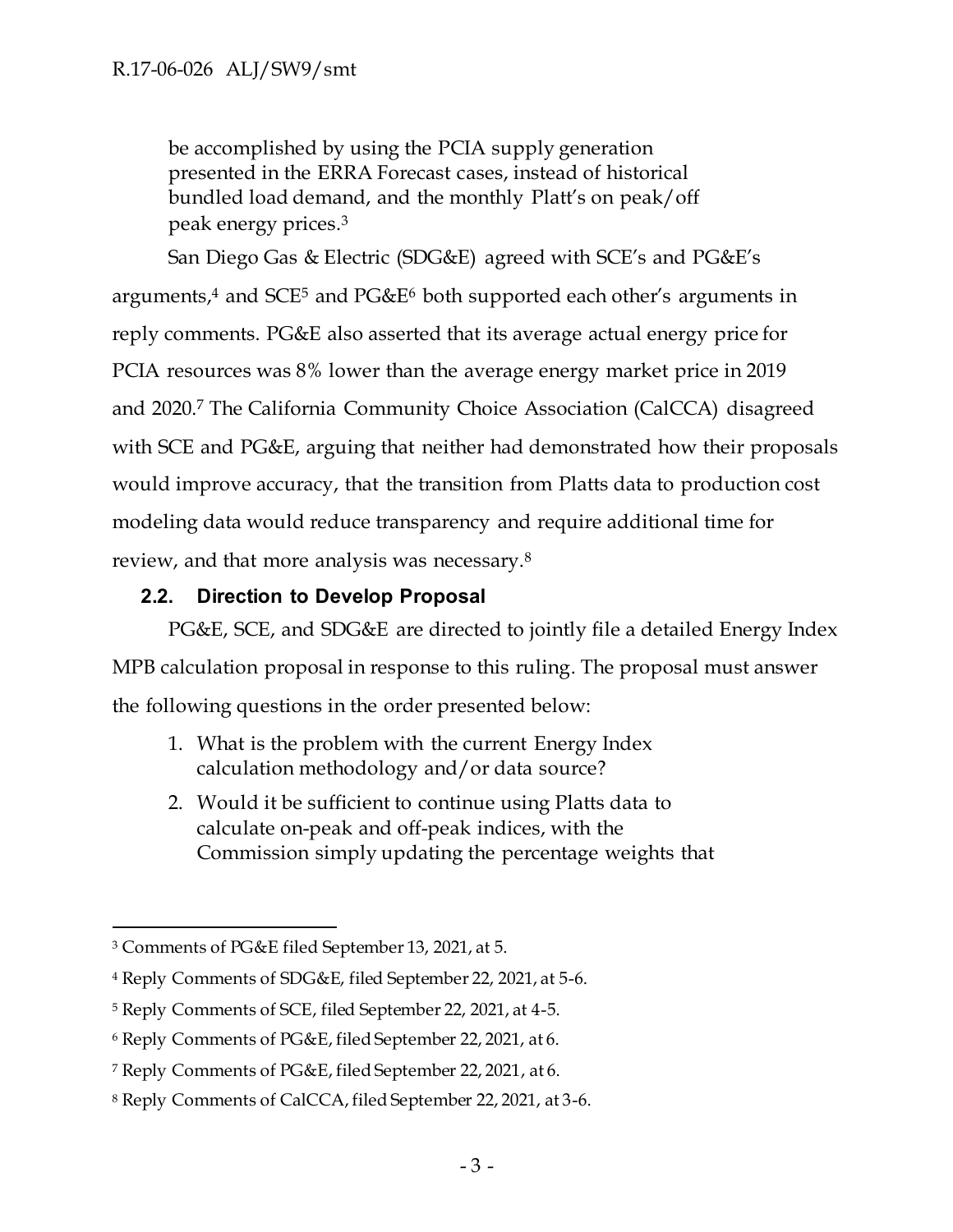each investor-owned utility (IOU) applies to the on- and off-peak indices? Why or why not?

- 3. Platts data are proprietary. Are there non-proprietary data sources that could result in an Energy Index of equal or better quality than the current Energy Index? If so, what are those data sources?
- 4. If only proprietary data sources would result in an Energy Index of equal or better quality than the current Energy Index, what are those data sources?
- 5. Is there a cost to obtain any of the data you identified in your responses above? If so, what is the cost?
- 6. Based on the data sources you identified in your responses above, discuss the benefits and drawbacks of the following entities calculating the Energy Index, in terms of cost, efficiency, and transparency:
	- a. Energy Division staff
	- b. The IOUs
	- c. A third-party consultant
- 7. How will the Energy Index and any related weights be calculated? Describe the data sources, the data scope (*e.g*., which months or years of data will be used, as applicable), the timing of calculations prior to the October Update, and the calculation methodology for both the Energy Index itself and any weights.
- 8. Who will calculate the Energy Index and any related weights? For example, will Energy Division staff, the IOUs, or a third-party consultant collect necessary data and perform the calculations?
- 9. What is the cost of obtaining necessary data and performing the calculations? How will this cost be recovered?
- 10. How would this proposal improve upon the current situation? In answering this question, address the following sub-questions: